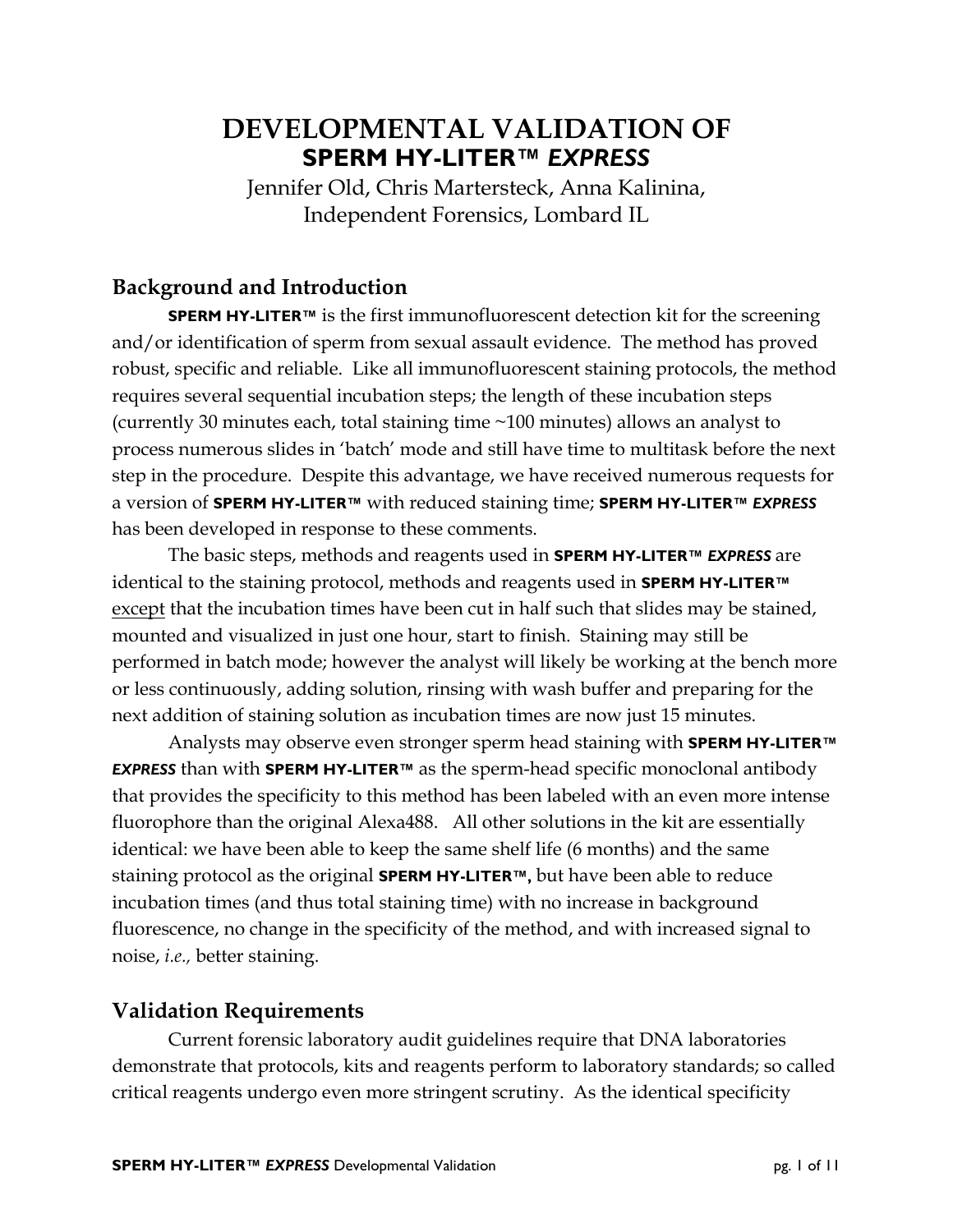reagent (*i.e.,* the sperm head monoclonal antibody) is used in both **SPERM HY-LITER™**  *EXPRESS* and **SPERM HY-LITER™**, laboratories may convert to the new kit after performing an equivalence study demonstrating that **SPERM HY-LITER™** *EXPRESS* has the same sensitivity as **SPERM HY-LITER™**. This can usually be accomplished by staining a defined series of slides containing different ratios of epithelial and sperm cells.

 Laboratories may use their existing **SPERM HY-LITER™** SOP after making a single edit: dividing all incubation times in half (*i.e.*, change 10 minutes to 5 minutes for Step 1 and change 30 minutes to 15 minutes for Steps 2, 3 and 4). Storage conditions, QA/QC protocols, specificity, sensitivity, shelf life, MSDS information will all be identical for the new kit. Independent Forensics will continue to manufacture and support the original **SPERM HY-LITER™** kit for laboratories that prefer the multitasking option. *SPERM STAINER™* our soon to be released automated robotic slide stainer for **SPERM HY-LITER™**, will of course incorporate either protocol.

 Here we detail the developmental validation of **SPERM HY-LITER™** *EXPRESS* a new version of a previously released immunofluorescent staining kit for human sperm from sexual assault evidence. This new kit has improved staining signal and decreased overall staining time.

**SPERM HY-LITER™** has been extensively studied for specificity (see the **SPERM HY-LITER™** developmental validation). The antibody in **SPERM HY-LITER™** is absolutely specific for human sperm heads and does not cross-react with other human body fluids. **SPERM HY-LITER™** *EXPRESS* has an improved fluorophore to achieve brighter sperm head staining with shorter incubation times. Analysts may find that **SPERM HY-LITER™**  *EXPRESS* will identify more sperm from more challenging samples due to the increased signal.

 The sperm head-staining antibody used in **SPERM HY-LITER™** *EXPRESS* is identical to the antibody used in **SPERM HY-LITER™**, however the **SPERM HY-LITER™** *EXPRESS* antibody has been covalently bound to a different fluorophore, CF488. Additional specificity studies were not performed as only a minor modification of the original protocol was required to validate this new version of the kit; all other reagents used in the protocol are unchanged.

### **Methods**

Buccal/semen cells and post-coital extracts were deposited onto IFI 2 x 11 mm microscope slides; these slides have been pre-cleaned to remove machining oil residue from the manufacturing of the slide, coated with poly-L-lysine to promote better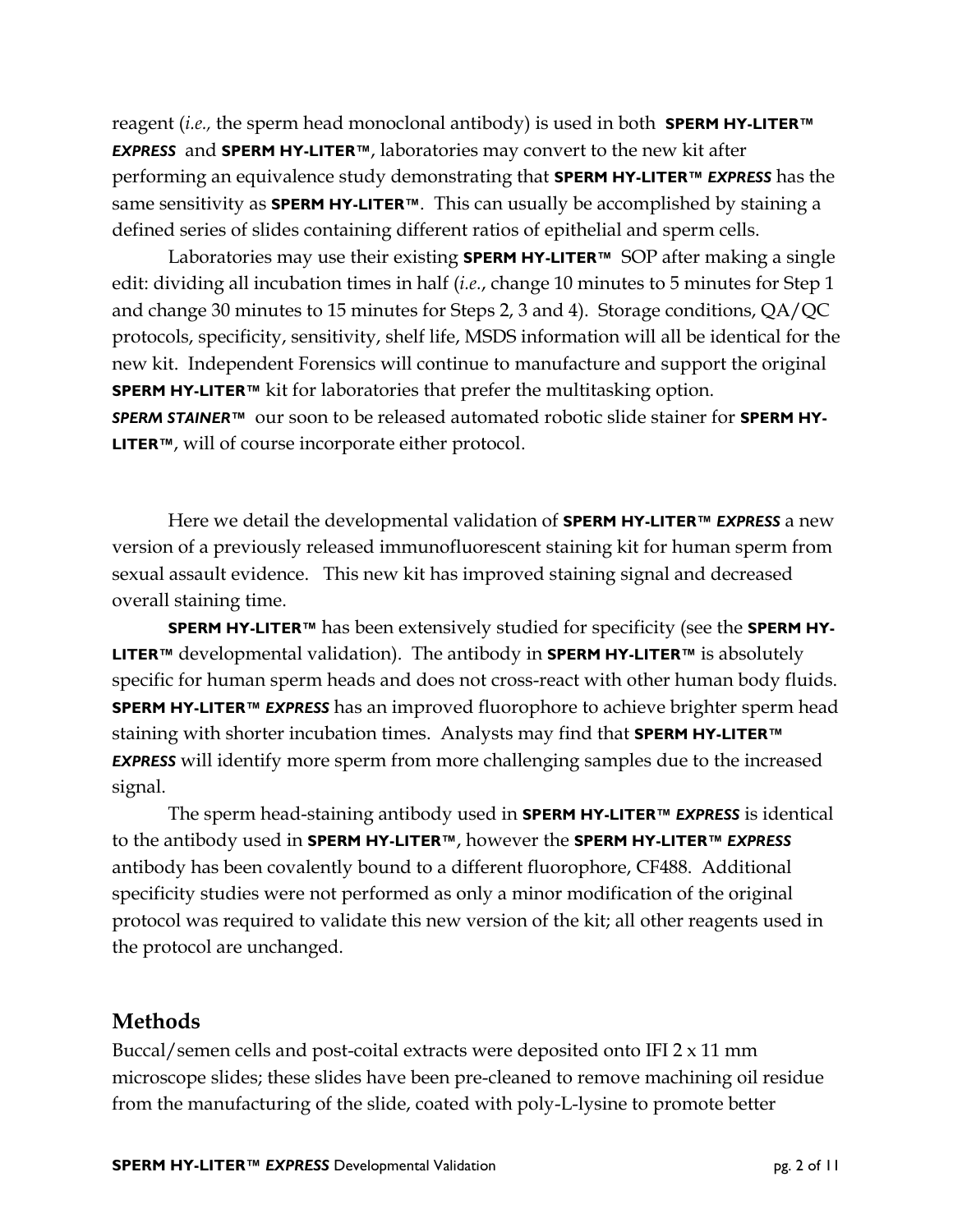adherence of biological materials, and hydrophobic masked to make two eleven millimeter 'wells' on the slide. Unless noted, all slides were prepared as follows: epithelial cells from buccal swabs were extracted in 1 mL PBS for 1 hour at room temperature. Cells were harvested by centrifugation at 13,000 RPM for 5 min., resuspended in 100  $\mu$ L PBS, and 10  $\mu$ L of cell suspension was deposited into slide well 1.

Sperm cells extracted from semen swabs, were extracted in 1 mL of PBS for at least 1 hour. Sperm cells were harvested by centrifugation at 13,000 RPM for 5 min., resuspended in 200  $\mu$ L of PBS; and 2  $\mu$ L of sperm cell suspension was mixed with buccal cell extract in slide area 1. Post-coital swabs were also extracted in PBS for at least 1 hour at room temperature. Cells were harvested by centrifugation at 13,000 RPM, resuspended in 100  $\mu$ L of PBS, and 10  $\mu$ L of this cell suspension was plated into slide area 2. Samples on fabric and challenge samples were prepared as described in the appropriate section. 1 M DTT was used at the '10X concentration' (5  $\mu$ L of 1 M DTT solution per drop of Sample Preparation buffer) or at '15X concentration' (7.5 µL of 1 M DTT solution per drop of Sample Preparation buffer).

All slides were prepared in duplicate and stained with **SPERM HY-LITER™ EXPRESS** as per the manufacturer's instructions. CF488 labeled antibody was diluted in **SPERM HY-LITER™** antibody buffer to the indicated concentration. Incubation times for **SPERM HY-LITER™** were as follows: 10 minutes for fixation, and 30 minutes each for sample preparation, blocking, and sperm head staining. The total measured time for the **SPERM HY-LITER™** protocol, including washing steps, is 2 hours and 10 minutes. The **SPERM HY-LITER™** *EXPRESS* protocol cuts each incubation time in half: the overall measured staining time is 1 hour and 5 minutes.

Slides were examined on a properly configured fluorescent microscope using a 20X objective, and DAPI and FITC filters. Fluorescence intensity was graded from 0 – 5+, with 0 indicating no staining, and 5+ indicating the brightest staining intensity. Images were captured with a Canon PowerShot A640 camera a C-mount adapter. Shutter speeds were 1/10 sec except for DAPI which used a 1/100 shutter speed. Reported experimental results reflect the outcomes of several identical experiments.

# **Results**

The question(s) addressed, a summary of the results, and the conclusion(s) reached are included for each experiment performed.

*1. Comparison of* **SPERM HY-LITER™** *antibody staining to* **SPERM HY-LITER™** *EXPRESS antibody staining (i.e., Alexa488 vs. CF488 – labeled antibody).*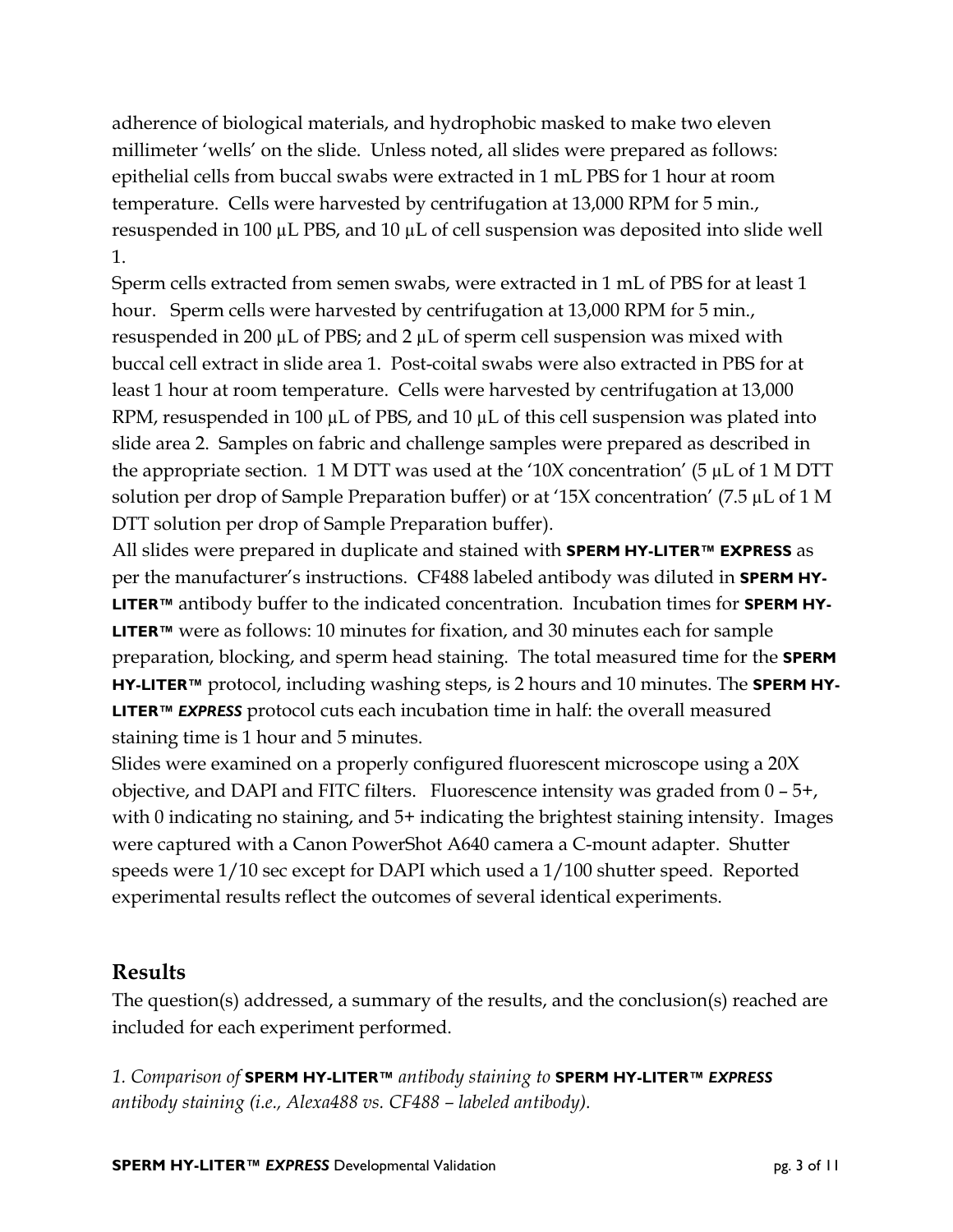The purpose of this experiment was to compare CF488 antibody staining to Alexa488 antibody staining at either 15 min. or 30 min. incubation times. All other staining variables were unchanged for tested slides. Preliminary testing had indicated that a 15 min. incubation time and 15X DTT Sample Preparation buffer was comparable to the 30 min Alexa488 positive control result. Here we tested various concentrations of CF488 labeled antibody.

#### **Slides Tested**

| <b>Type</b>         | Sample Prep.     | <b>Blocking</b>  | Antibody            |
|---------------------|------------------|------------------|---------------------|
| 1. Negative         | 15 min (15X DTT) | $15 \text{ min}$ | $15 \text{ min}$    |
| Control             |                  |                  |                     |
| 2. Positive Control | 15 min (15X DTT) | $15 \text{ min}$ | 30 min              |
| 3. Test             | 15 min (15X DTT) | $15 \text{ min}$ | 15 min (Conc $1X$ ) |
| 4. Test             | 15 min (15X DTT) | $15 \text{ min}$ | 30 min (Conc 1X)    |
| 5. Test             | 15 min (15X DTT) | $15 \text{ min}$ | 15 (Conc 2X)        |
| 6. Test             | 15 min (15X DTT) | $15 \text{ min}$ | 30 (Conc 2X)        |

**Results**: The CF488 antibody staining was more intense (5-6+) than Alexa488 antibody staining for both the 1X and 2X Concentrations. There was no visible difference between CF488 stained slides that were incubated for 15 minutes or 30 minutes.

#### **Buccal/Semen Cells Stained with Alexa488 Antibody, 30 min.**









# **Buccal/Semen Cells Stained with CF488 Antibody, 15 min.**

| Phase | DAPI | <b>FITC</b> | DAPI/FITC |
|-------|------|-------------|-----------|

**Conclusions**: CF488 antibody had more intense staining than Alexa488 antibody at either incubation times (15 min. or 30 min.). CF488 antibody incubated for 15 minutes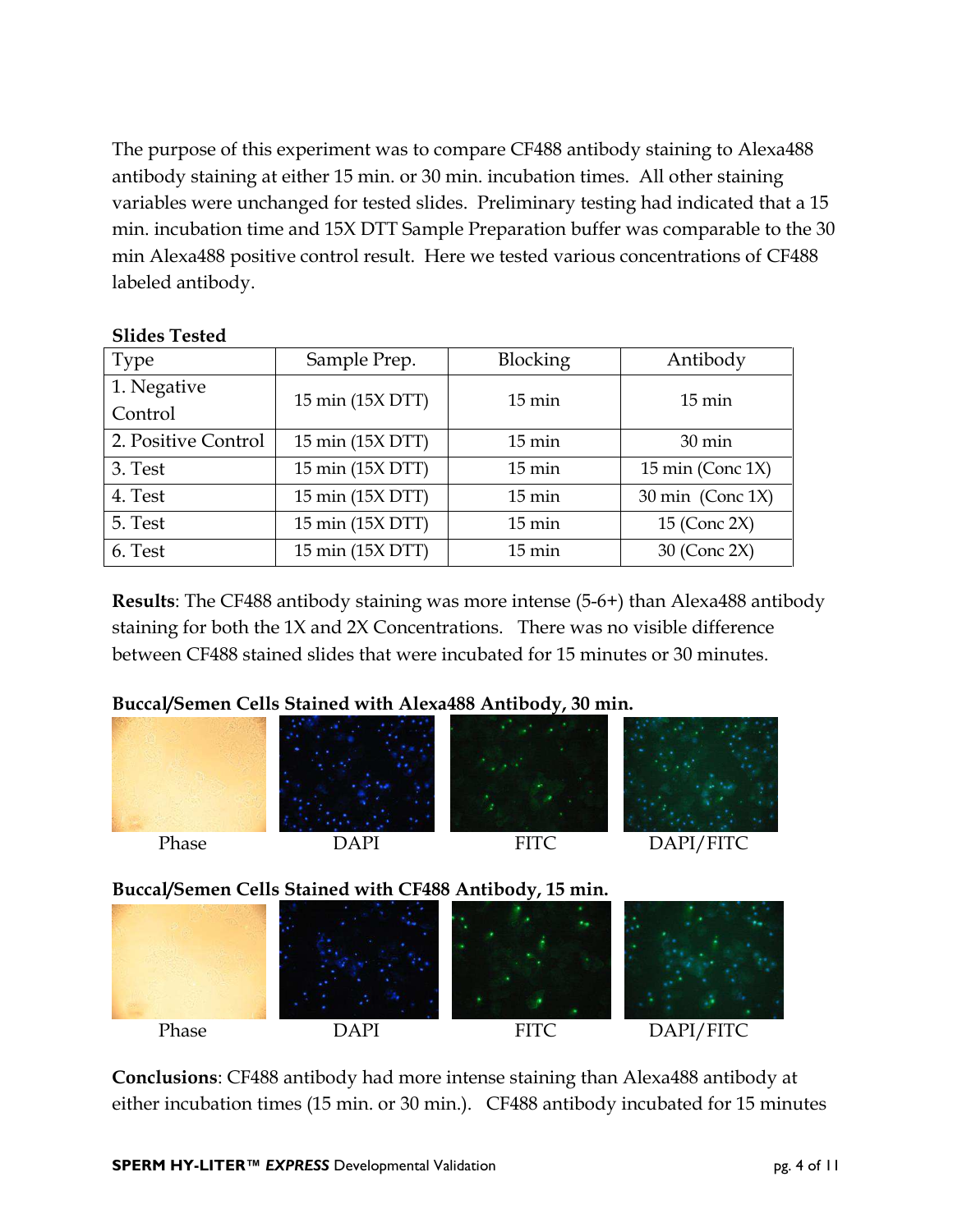provided as intense or better staining than the Alexa488 antibody incubated for 30 minutes.

*2. How does CF488 antibody staining at 1X Concentration compare to Alexa488 staining?*  The purpose of this experiment was to determine if CF488 staining at 1X Concentration for 15 minutes would be comparable to Alexa488 staining for 30 minutes.

| <b>Type</b>            | Sample Prep.      | <b>Blocking</b>     | Antibody               |
|------------------------|-------------------|---------------------|------------------------|
| 1. Negative<br>Control | 15 min (15X DTT)  | $15 \,\mathrm{min}$ | 15 min (Alexa488)      |
| 2. Positive Control    | 15 min (15X DTT)  | $15 \text{ min}$    | 30 min (Alexa 488)     |
| 3. Test                | 15 min (15X DTT)  | $15 \text{ min}$    | 15 min(1X Conc. CF488) |
| 4. Test                | 15 min $(1X DTT)$ | $15 \text{ min}$    | 30 min (1X Conc CF488) |

**Slides Tested** 

**Results**: The positive control slide sperm staining intensity was 4+. Sperm staining intensity for slide 3 was also 4+. Slide 4 also had 4+ sperm staining intensity, however slightly increased background was observed in the buccal/semen cells for this slide. **Conclusions**: The 15 minute incubation with CF488 is preferable to a 30 minute incubation. CF488 sperm staining at 1X Concentration was as intense as Alexa488 staining.

*3. How do slides treated with 10X 1M DTT compare to those treated with 15X 1M DTT?*  All slides were stained with CF488 at 1X Concentration for 15 minutes. Only the DTT concentration in the sample preparation buffer was tested. The **SPERM HY-LITER™**  protocol uses 10X DTT in the Sample Preparation buffer with an incubation time of 30 minutes. Here we test if 10X DTT Sample Preparation buffer will provide sufficient staining with **SPERM HY-LITER™** *EXPRESS* .

#### **Slides Tested**

| Slide # | Sample Prep.     | <b>Blocking</b>     | Antibody<br>(1X Conc CF488) |
|---------|------------------|---------------------|-----------------------------|
|         | 30 min (10X DTT) | $15 \,\mathrm{min}$ | $15 \,\mathrm{min}$         |
|         | 15 min (10X DTT) | $15 \,\mathrm{min}$ | $15 \,\mathrm{min}$         |
|         | 15 min (15X DTT) | $15 \,\mathrm{min}$ | $15 \,\mathrm{min}$         |

**Results**: Sperm head staining with **SPERM HY-LITER™** *EXPRESS* and 15 minute incubation time and 10X DTT Sample Preparation buffer was identical to the staining observed with 15X DTT for 15 minutes and essentially similar to the staining observed with 10X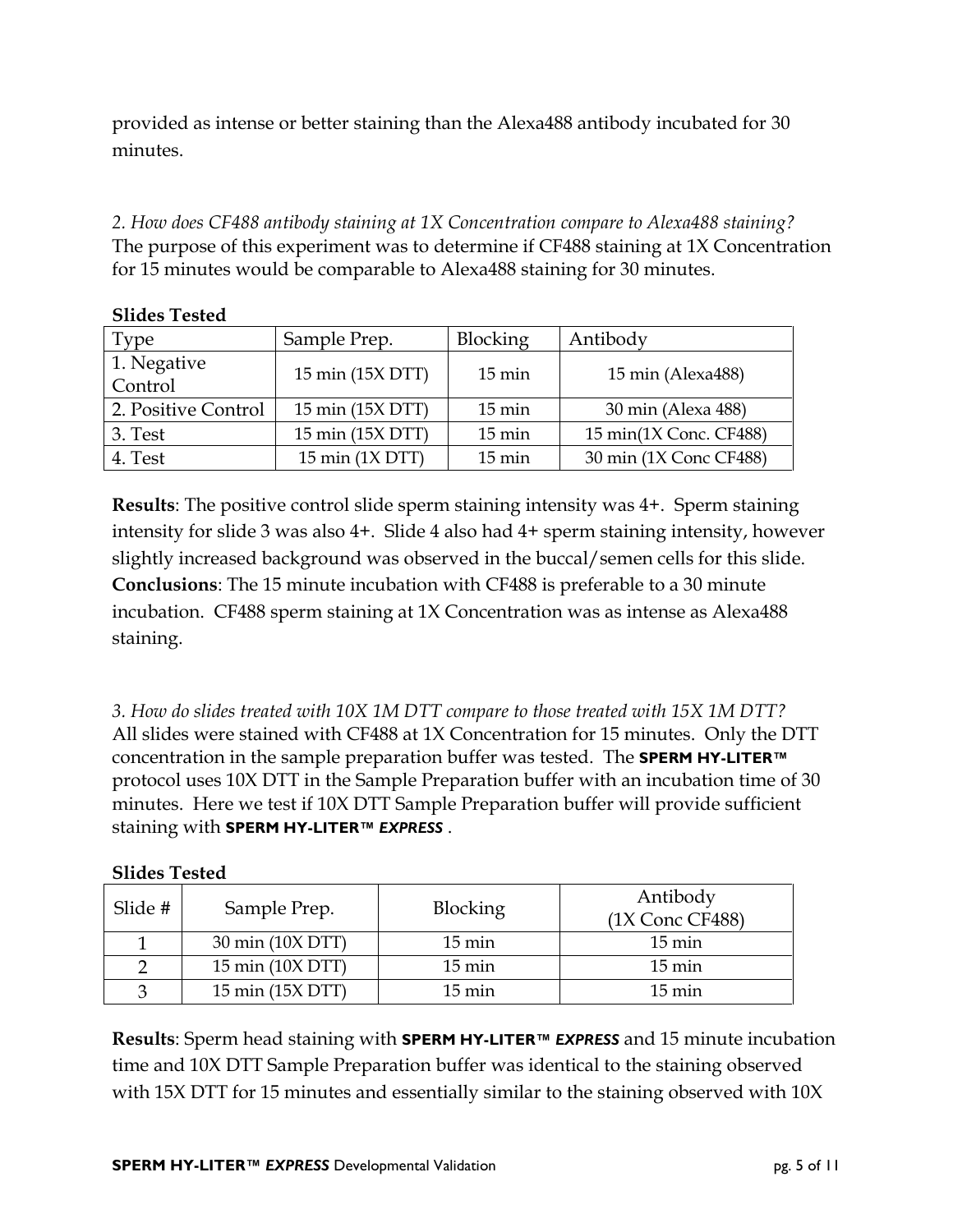DTT for 30 minutes. Sperm head staining intensity was recorded as 4-5+, and more 5+ cells were observed in post-coital cell preparations.



**Post-Coital Cells (8hr.), 10X DTT, 30 min. Sample Prep. Step** 

# **Post-Coital Cells (8hr.), 10X DTT, 15 min. Sample Prep. Step**



**Conclusions**: The **SPERM HY-LITER™** *EXPRESS* protocol can use 10X 1M DTT in the sample preparation step for 15 minutes with no loss of signal.

# *4. What is the quality of staining with 1X DTT in the sample preparation buffer, using the SPERM HY-LITER™ EXPRESS protocol?*

All slides were stained with CF488 at 1X Concentration for 15 minutes. Only the DTT concentration in the sample preparation buffer was reduced to 1X DTT concentration. 'Heavy' and 'light' buccal/semen cell and post-coital cell sample concentrations were compared. Heavy cell concentrations were used with 10X DTT as a positive control.

**Results**: Sperm heads were not properly prepared with the 1X DTT, such that sperm head staining was not optimal (3-4+). Incomplete and 'ring' staining was observed with the 1X DTT concentration and the 15 min incubation. Sperm head staining was identical in the heavy and light cell preparations. Slides treated with 10X DTT exhibited brighter sperm head staining when examined with both the FITC and DAPI/FITC filters.

**Conclusions**: 1X DTT is not recommended for the **SPERM HY-LITER™** *EXPRESS* protocol. 1M DTT should be used at 10X concentrations (5 µL per drop of sample preparation buffer).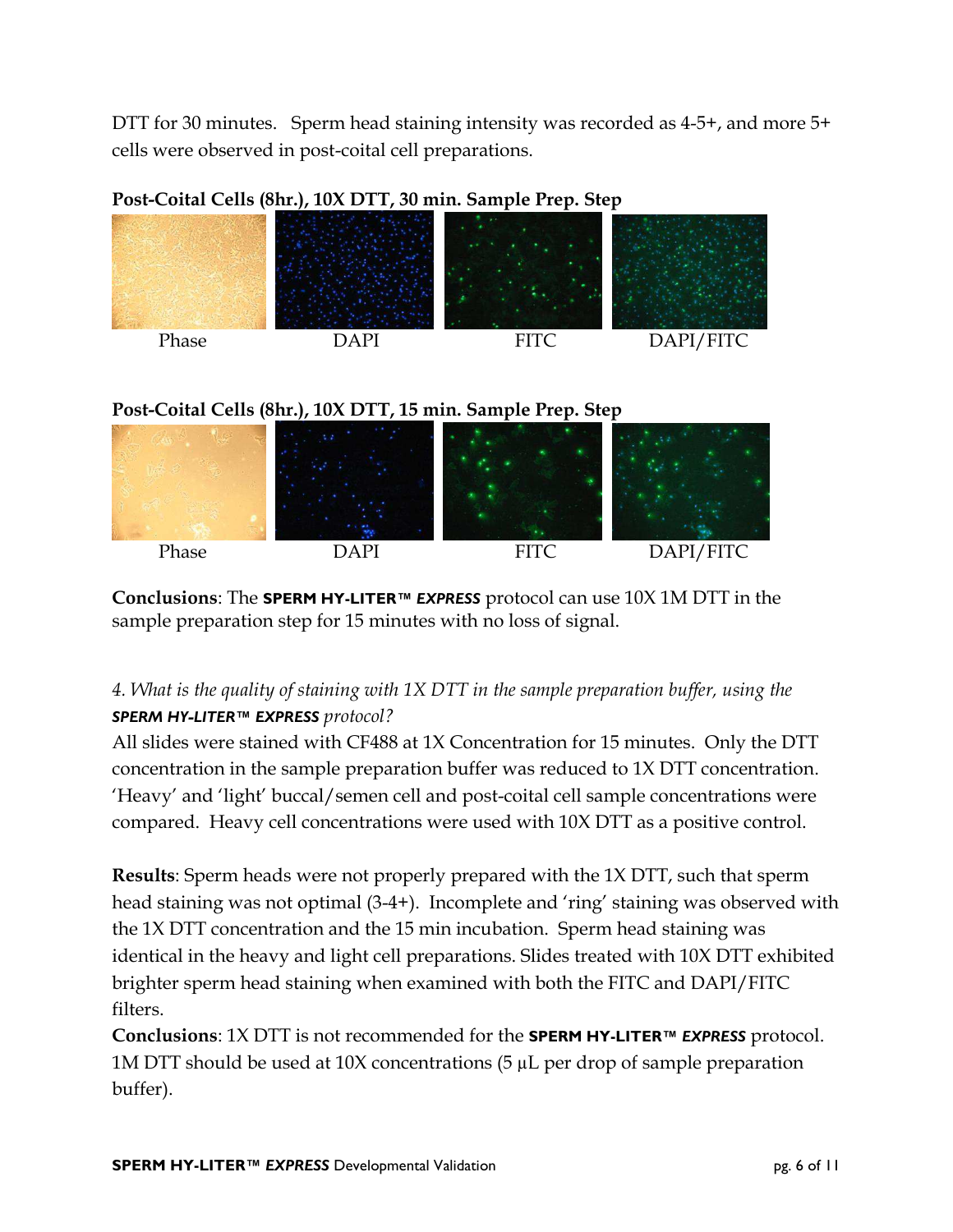*5. What is the quality of staining with CF488 antibody at 1.5X Concentration and 1X Concentration and 0.5X Concentraion for both heavy and light cell preparations? Are sperm heads underneath epithelial cells readily identified?*

The **SPERM HY-LITER™** *EXPRESS* protocol was followed, with 10X 1M DTT and the two different concentrations of CF488 antibody. Heavy buccal/semen and post-coital cell preparations were made such that 90-100% of the slide was covered by cells while light cell preparations were made such that only 40-60% of the slide was covered by cells. **Results**: Sperm head staining with CF488 antibody at 1.5X Concentration were the brightest (5+), followed by antibody at 1X Concentration (staining intensity judged as 4- 5+) and followed by 0.5X with staining intensity at 3-4+. Sperm heads under epithelial cells were identified at 1.5X Concentration and 1X Concentration and though visible at 0.5X, this concentration was not judged sufficient as sperm cell under epithelial cells exhibited staining at the periphery of the sperm head (*i.e.,* ring staining)

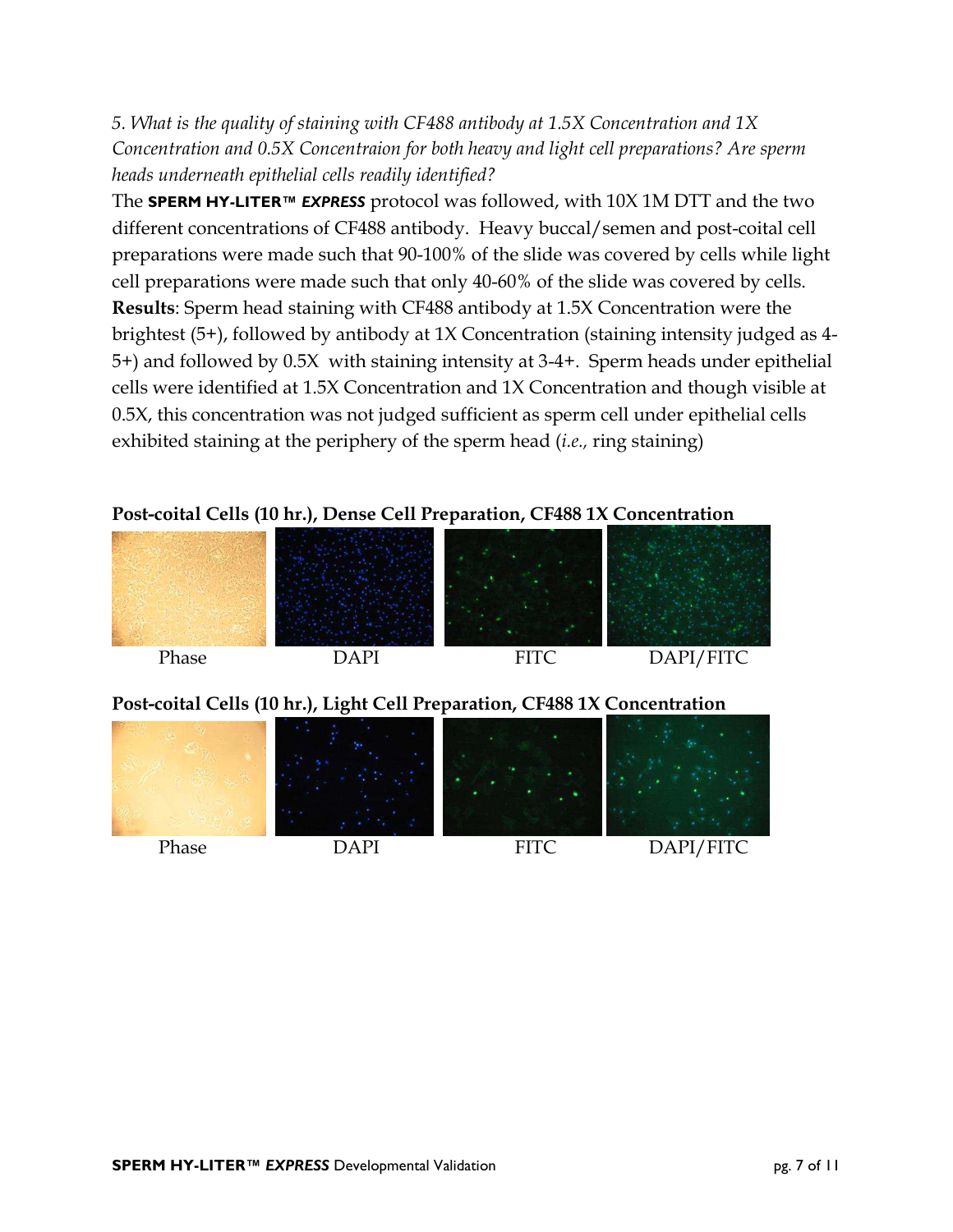

**Post-Coital Cells (10 hr.), Dense cell Preparation, CF488 1.5X Concentration** 

# **Post-Coital Cells (10 hr.) Light cell Preparation, CF488 1.5X Concentration**



**Conclusions**: CF488 antibody at 1X and 1.5X Concentrations was effective for visualization of sperm heads next to and below epithelial cells. CF488 at 1.5X demonstrated slightly higher fluorescence intensity, and is recommended for kit formulation.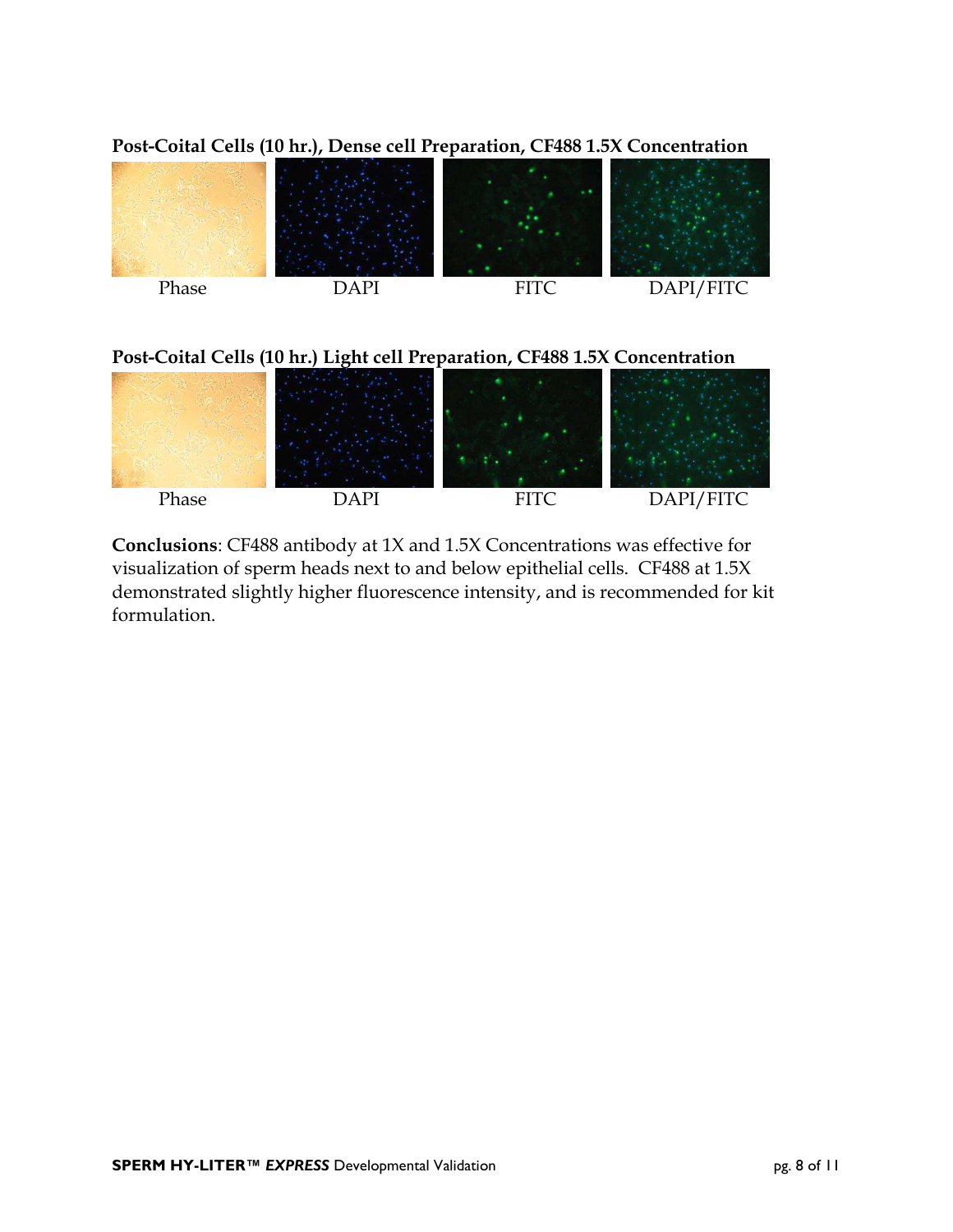*6. How does* **SPERM HY-LITER™** *EXPRESS perform on challenging, forensic-type samples?*  Neat semen in 50 µl aliquots was deposited on different fabrics, with or without a mixture of other body fluids including saliva, urine, and blood. The stains were extracted in 200 µL of 1X PBS, and cells were pelleted by centrifugation at 13,000 rpm for 5 minutes, resuspended in 40 µL and plated onto IFI 2-position slides. Additional challenge samples were prepared by centrifuging 4 day old menstrual blood. This 30 µL pellet was resuspended in 50 µL of 1x PBS, and 10 µL of the menstrual blood suspension was mixed with  $2 \mu L$  of neat semen, and the mixture was then plated onto IFI 2-position slides.

Fecal and semen mixture samples were prepared by extracting a whole or half cotton swab tip containing fecal matter. Extracts were centrifuged as above, 2 µl of semen suspension was added to the extract, and the mixture was plated onto IFI 2-position slides.

Control slides contained buccal and semen cells prepared as described (see Methods). All slides were prepared in duplicate. One slide was stained with the standard **SPERM HY-LITER™** kit while the other slide was stained with **SPERM HY-LITER***™ EXPRESS*. **Results**:

Staining with **SPERM HY-LITER***™ EXPRESS* resulted in slightly higher immunofluorescence intensity, compared to Alexa488 staining. Immunofluorescence intensity was graded from 1-5+. Isolated sperm and sperm in samples with heavy debris were more readily observed using CF488. Staining intensity was higher in samples with less fecal debris.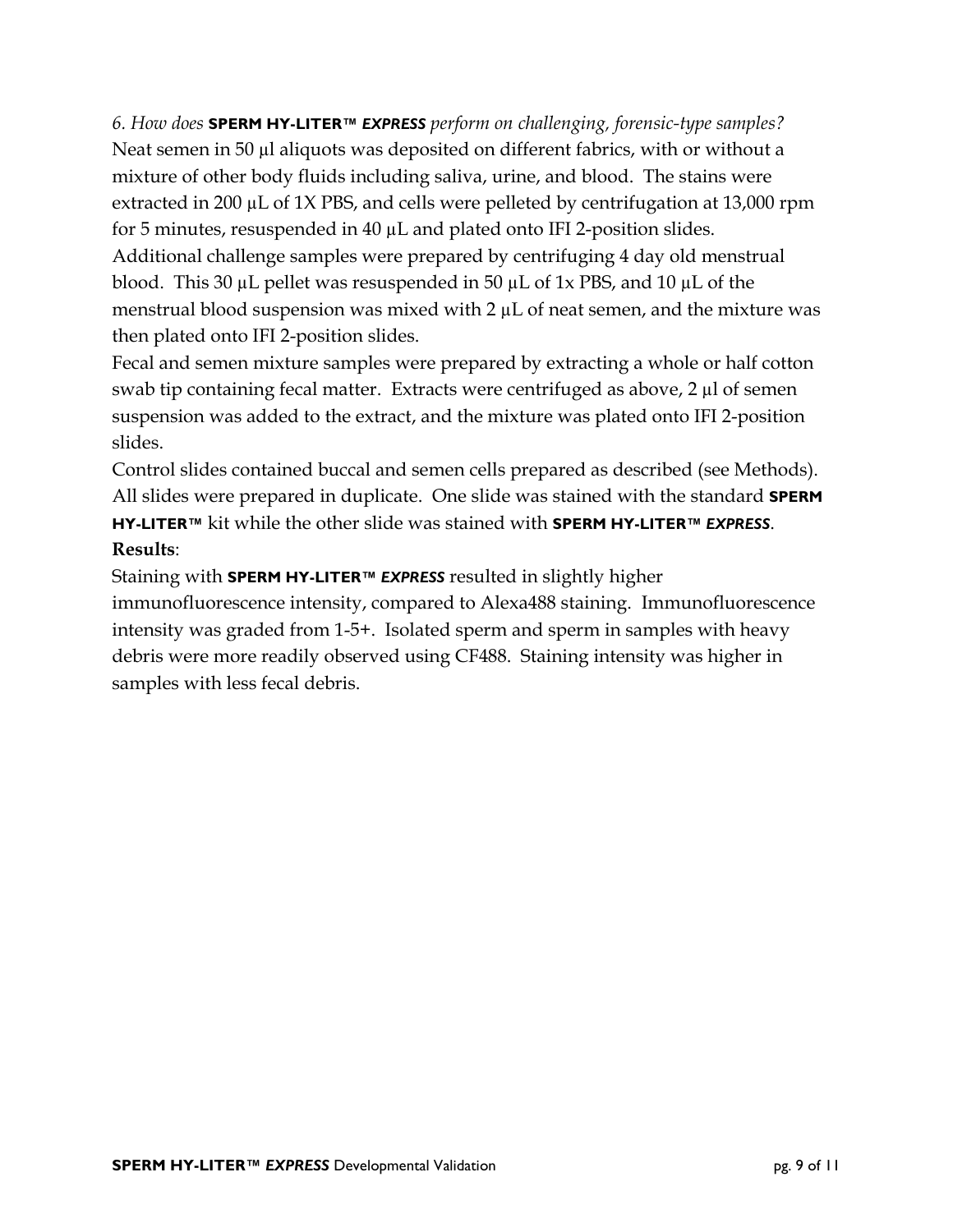Table of Samples Tested

| <b>Sample Type</b>    | Substrate          | Alexa488             | CF488 (Express)         |
|-----------------------|--------------------|----------------------|-------------------------|
| Buccal/Semen          | Cotton swab        | 4+ sperm             | $4-5+$ sperm            |
| (Control)             |                    |                      |                         |
| Semen, saliva         | White cotton       | 4+ sperm             | $4-5+$ sperm            |
| Semen                 | Black jeans        | 3+ sperm             | $3-4+$ sperm            |
| Semen                 | Blue jeans         | $3-4+$ sperm         | $4+$ sperm              |
| Semen                 | Lace               | $4+$ sperm           | $4-5+$ sperm            |
| Semen                 | Blue t-shirt       | $4+$ sperm           | $4-5+$ sperm            |
| Semen                 | White cotton       | $2-3+$ sperm         | 3+ sperm                |
| Semen, urine, saliva, | White cotton       | $1-2+$ sperm, only 1 | 2+ sperm, 10-20 sperm   |
| blood                 |                    | sperm found          | found                   |
| Semen, urine, saliva, | <b>Black</b> jeans | 1-2+ sperm, heavy    | 2-3+ sperm, heavy       |
| blood                 |                    | debris               | debris                  |
| Semen, urine, saliva, | Blue t-shirt       | 2+ sperm, only 1     | 2-3+ sperm, 10-20 sperm |
| blood                 |                    | sperm found          | found                   |
| Menstrual blood,      | Cotton swab        | 2+ sperm, heavy      | 2+ sperm also visible   |
| semen                 |                    | epithelial cells     | under epi cells         |
| Fecal, semen          | Whole cotton       | 1+ sperm, heavy      | 2-3+ sperm, heavy       |
|                       | swab               | debris               | debris                  |
| Fecal, semen          | Half cotton        | 2+ sperm, low debris | 3+ sperm, low debris    |
|                       | swab               |                      |                         |

# **Half Fecal Swab Extract with Semen, Alexa488**



# **Half Fecal Swab Extract with Semen, CF488**



**Conclusions**: CF488 antibody and the **SPERM HY-LITER***™ EXPRESS* is effective for visualization of sperm extracted from fabrics and sperm mixed with other body fluids such as urine, saliva, blood, menstrual blood, and fecal debris.